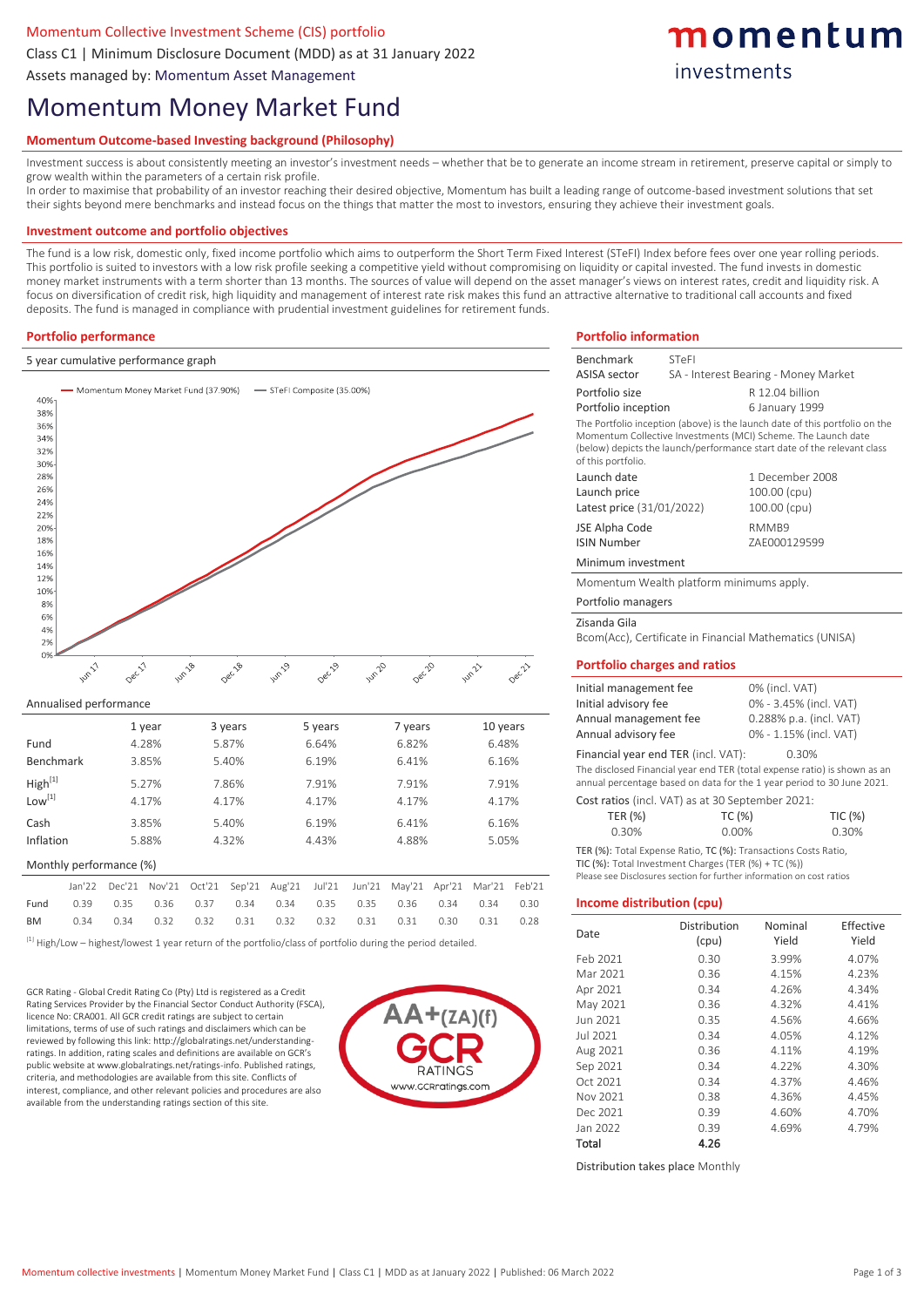## **Risk/reward profile and 3 year statistics**

|                                                                               |                        |            |         |                    |                                                                                                                                                                                                 |        |          | Specific risks                                                                                                              |
|-------------------------------------------------------------------------------|------------------------|------------|---------|--------------------|-------------------------------------------------------------------------------------------------------------------------------------------------------------------------------------------------|--------|----------|-----------------------------------------------------------------------------------------------------------------------------|
| Risk                                                                          | Low                    | Low to Mod |         | Mod<br>Mod to High |                                                                                                                                                                                                 |        | High     | Capital losses for investors are unlikely but possible if an issuer of one of the instruments held in<br>the fund defaults. |
| Term                                                                          | $1m - 12m - 1 - 3$ vrs |            | $3+vrs$ | 4+ vrs             | $5+vrs$                                                                                                                                                                                         | 6+ vrs | $7+$ vrs |                                                                                                                             |
| Standard deviation <sup>1)</sup>                                              |                        |            | 0.46    |                    |                                                                                                                                                                                                 |        |          |                                                                                                                             |
| Sharpe ratio <sup>2)</sup><br>8.72<br>Largest negative monthly return<br>0.30 |                        |            |         |                    |                                                                                                                                                                                                 |        |          |                                                                                                                             |
| 36/36<br>Number of positive months                                            |                        |            |         |                    | $^{10}$ Standard deviation – measures the volatility of fund returns $^{-2}$ Sharpe ratio – fund return minus cash return (STeEL composite) divided by the Standard deviation (of fund returns) |        |          |                                                                                                                             |

sh return (STeFI composite), divided by the Standard deviation (of fund returns)  $3$ Information ratio – return per unit of risk against the benchmark

#### **Holdings**



#### **Portfolio objective/investment policy**

The investment objective of the Momentum Money Market Fund is to provide a medium whereby investors can obtain undivided participation in diversified portfolio of such money market instruments as defined from time to time. The primary performance objective of the portfolio is to obtain as high a level of current income as is consistent with capital preservation and liquidity. Capital gains will be of an incidental nature. The portfolio will be managed in compliance with prudential investment guidelines for retirement funds in South Africa. The Trustee shall ensure that the investment policy is carried out. The portfolio shall be subject to all relevant provisions of the Deed, as amended by the supplemental trust deed, the regulations and any relevant further supplemental deeds entered into in the future. For the purpose of this portfolio, the manager shall reserve the right to close the portfolio to new investors. This will be done in order to be able to manage the portfolio in accordance with its mandate. The manager may open that portfolio again to new investors.

#### **Portfolio limits and constraints**

- Maximum exposure limits as per the ASISA fund classification structure.
- Weighted average legal maturity of 120 days.
- Money market instruments with a maturity of less than 13 months.
- Average duration of the underlying assets may not exceed 90 days.
- The portfolio will be managed in compliance with prudential investment guidelines for retirement funds in South Africa.